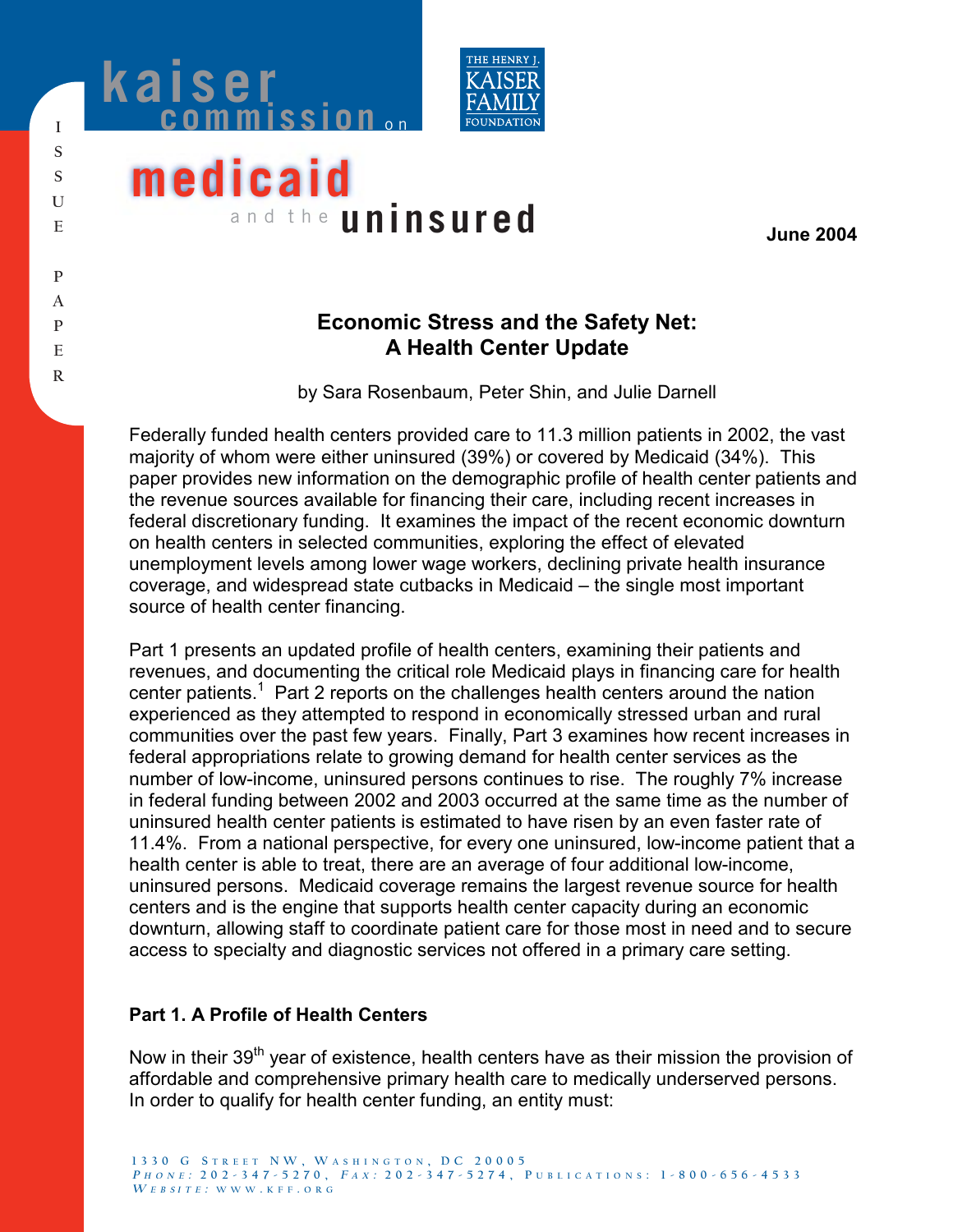- Be located in or serve a medically underserved urban or rural community, i.e., communities characterized by demonstrably elevated rates of low-income residents and elevated levels of death and disability from preventable causes;
- Offer a comprehensive range of primary health services as well as supportive services such as translation and transportation services that promote access to health care;
- Prospectively adjust the fees charged for services in accordance with patients' ability to pay, using a published sliding fee schedule; and
- Be governed by a community board, a majority of whom use health centers.

Health centers that receive federal grants or that are classified as "look alike" health centers because they meet all federal grant requirements are classified as "federally qualified health centers" for purposes of Medicare and Medicaid payments. This special "FQHC" classification permits cost-related payments in order to ensure that grant funds meant for care of the uninsured are not diverted into offsetting Medicaid payment deficits.

Data on federally funded health centers collected by the federal government through the Uniform Data System  $(UDS)^2$  indicate that in 2002, 843 health centers, including 71 newly-established health centers, provided primary health care to over 11 million people at more than 4,600 urban and rural sites. Additionally, an estimated 97 "look-alike" FQHCs served approximately 1.2 million patients, bringing the cumulative reach of health centers to 12.5 million persons (Figure 1) and making health centers the single largest primary health care system for medically underserved populations. $3$ 

#### **Figure 1. Estimated Number of Patients Served by Federally Funded and "Look-Alike" Health Centers, 2002**

| <b>Type of Health Center</b>    | <b>Number of Centers</b> | <b>Number of Patients Served</b> |
|---------------------------------|--------------------------|----------------------------------|
| Federally-funded Health Centers | 843                      | 11.3 million                     |
| "Look-alike" Health Centers     | 97                       | 1.2 million                      |

Source: 2002 UDS data on federally funded health centers, supplemented by data on "look-alike" centers from the National Association of Community Health Centers.

The growth of health centers has been significant. Between 1997 and 2002, the number of federally-funded health center sites grew by 58%, while the number of patients served grew by 36 percent (Figure 2). The number of uninsured health center users virtually doubled over the 1990-2002 time period, far surpassing the national increase in uninsured persons over this time period (Figure 3). Yet even as health centers have expanded to respond to the problem of medical underservice, their penetration remains well below national estimates of need. The 12.5 million persons reached by federally-funded and look-alike health centers in 2002 represented only 25 percent of the estimated 50 million low income persons without a regular source of health care that year. $4$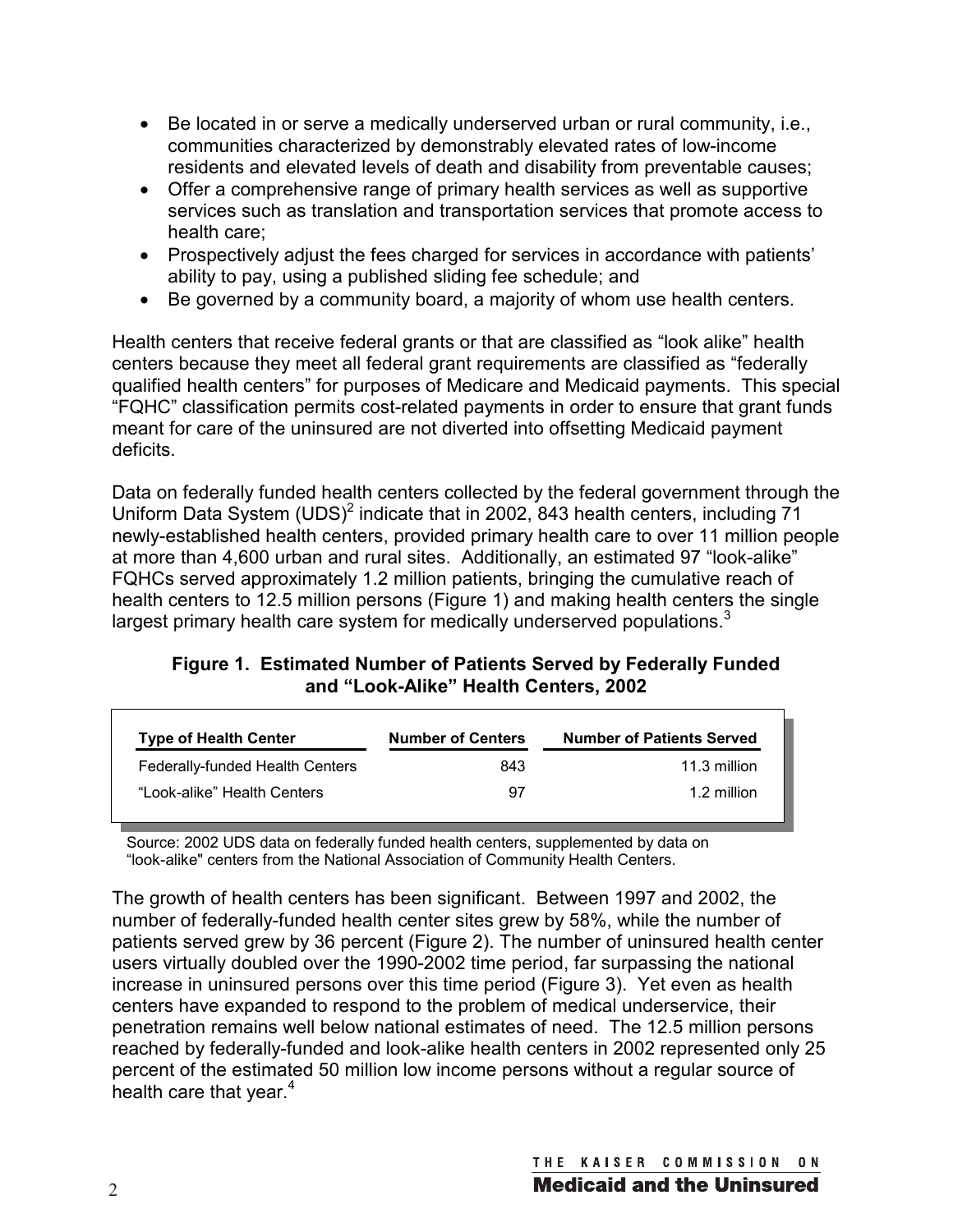



THE KAISER COMMISSION ON **Medicaid and the Uninsured**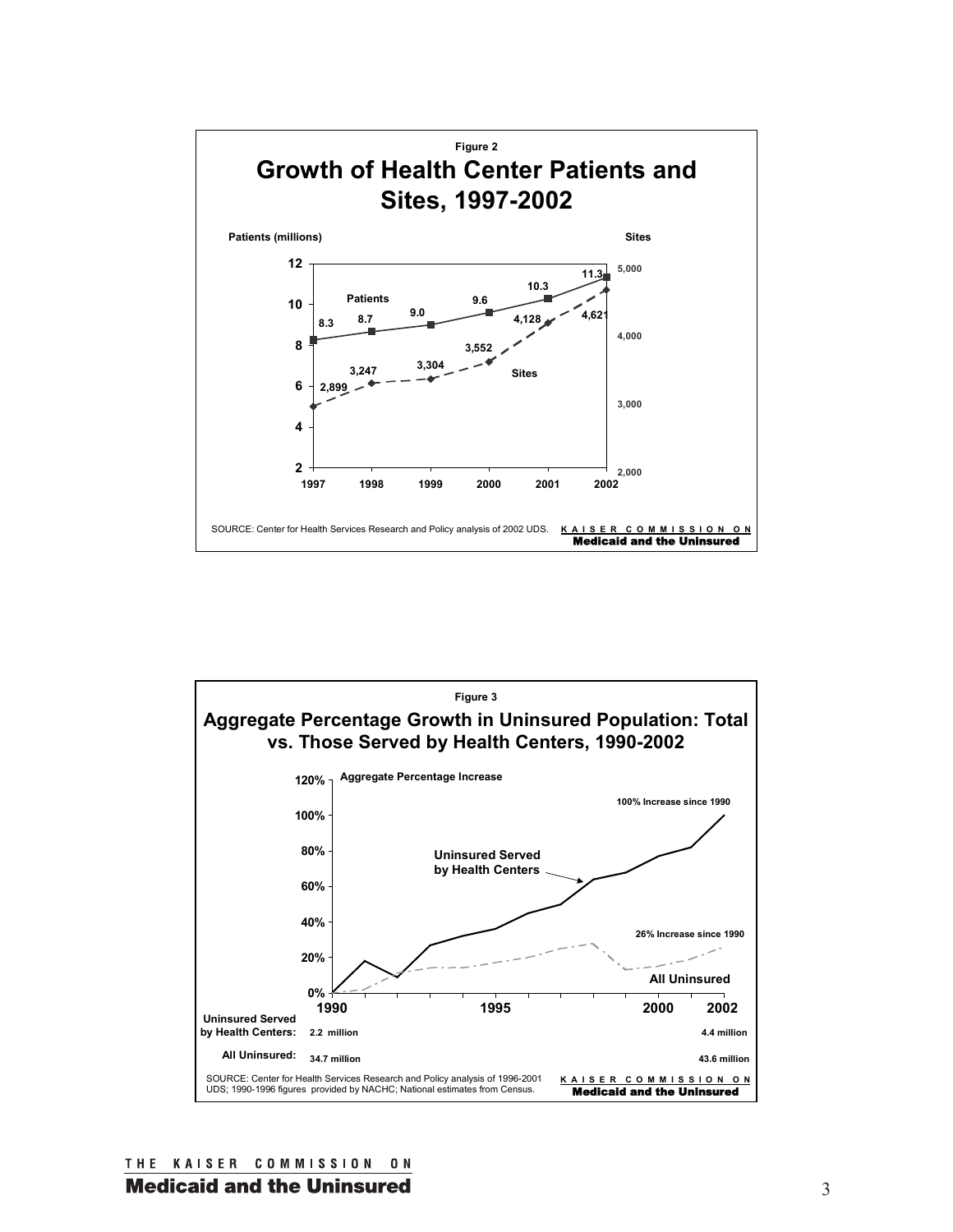The demographic profile of patients reflect health centers' statutory mission. In 2002, 88 percent of 11.3 million health center patients had family incomes at or below 200 percent of the federal poverty level (Figure 4). Health centers represent an extremely important source of health care for minority populations. In 2002, 65 percent of health center patients were Black, Hispanic, Asian or Native American (Figure 5).





In addition to their service to uninsured patients, health centers represent an extremely important source of health care for Medicaid beneficiaries. In 2002, health centers served over 4 million Medicaid beneficiaries, roughly 10 percent of all persons enrolled in Medicaid that year. Seventy-five percent of all health center patients were either uninsured or enrolled in Medicaid or SCHIP, while only 15 percent had private health insurance (Figure 6).

> THE KAISER COMMISSION  $0 N$ **Medicaid and the Uninsured**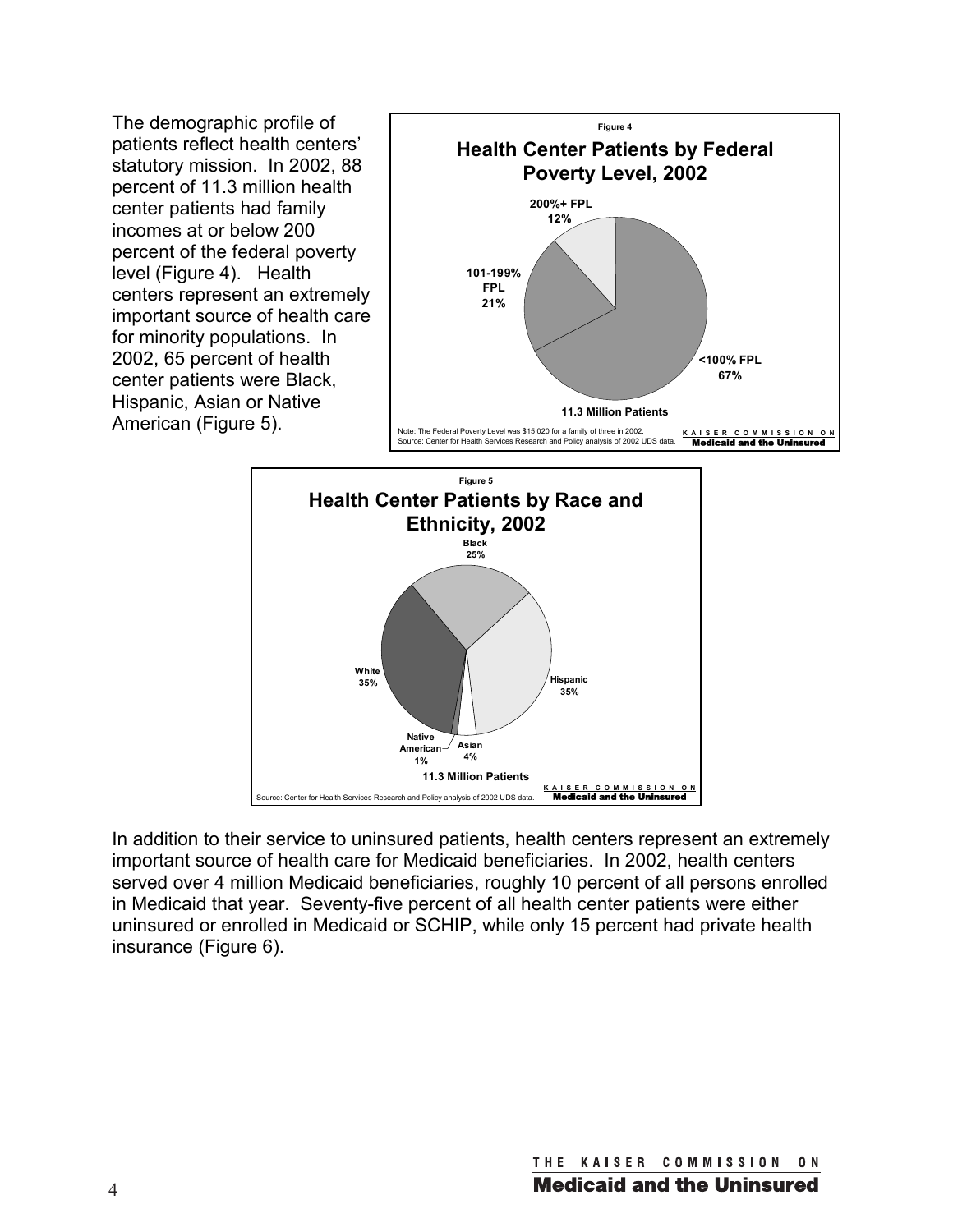

The patient mix at health centers differs significantly from that found in private primary care practices; whereas Medicaid and "self pay" patients make up three-quarters (75 percent) of the total health center patient population, only one in every ten (11 percent) patients seen in private practices are self-pay or Medicaid (Figure 7).

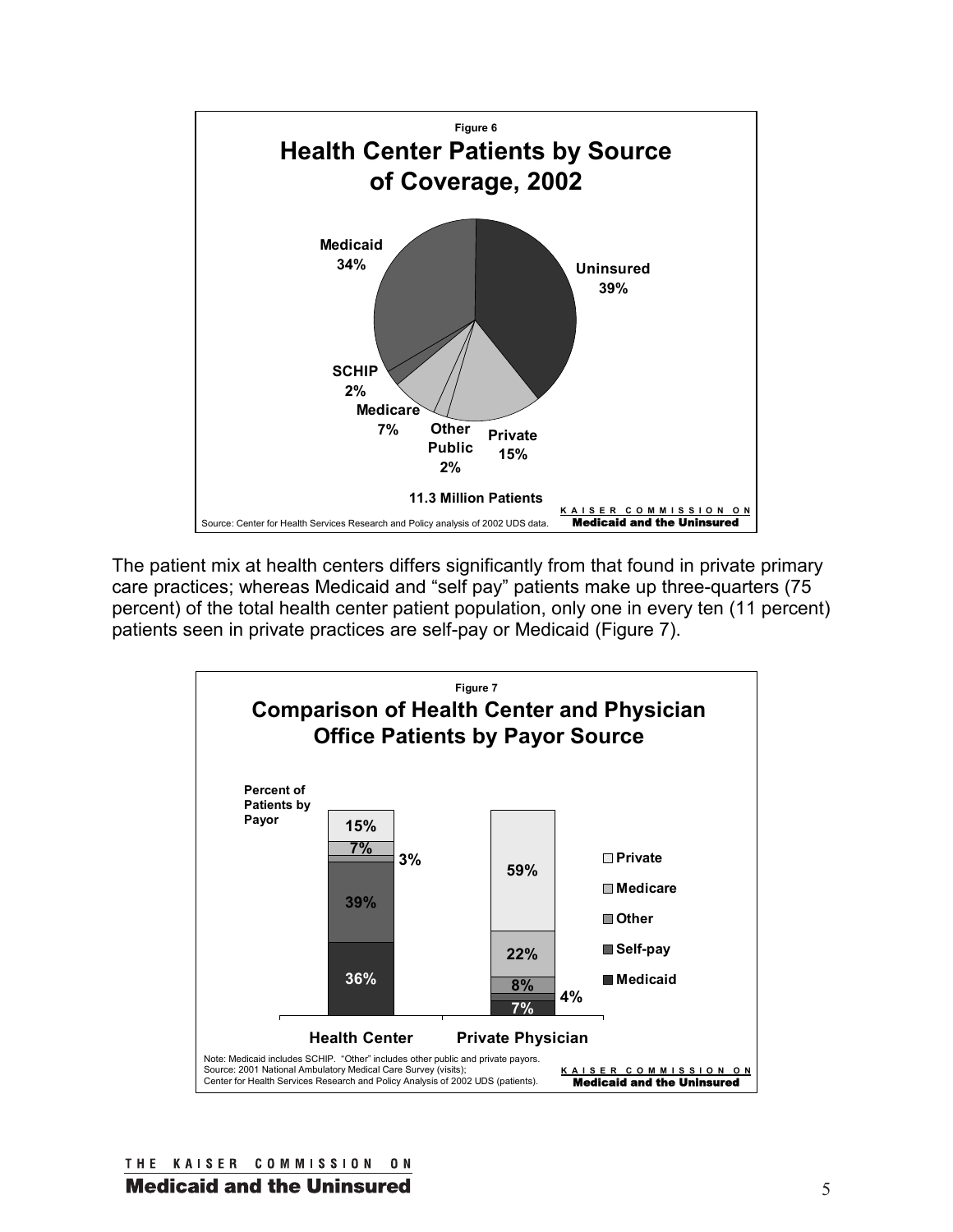Health centers depend on two major sources of funding for their operations: Medicaid and government grants. In 2002, federally-funded health centers' total operating revenues stood at \$5.21 billion (Figure 8). When health centers were initially created in 1965, they were virtually wholly supported by federal grants. By 2002, federal grants comprised 25 percent of total operating funds at federally funded health centers; Medicaid accounted for more than one-third (35%) of health centers' total operating revenues.



Although 15 percent of health center patients had private health insurance in 2002, revenues from private health insurance amounted to only 6 percent of operating revenues that year (Figure 9). Thus, while Medicaid supports health centers in proportion to the proportion of health center patients who are Medicaid enrolled, private health insurance revenues are extremely low in relation to the total number of privately insured patients in health center practices.

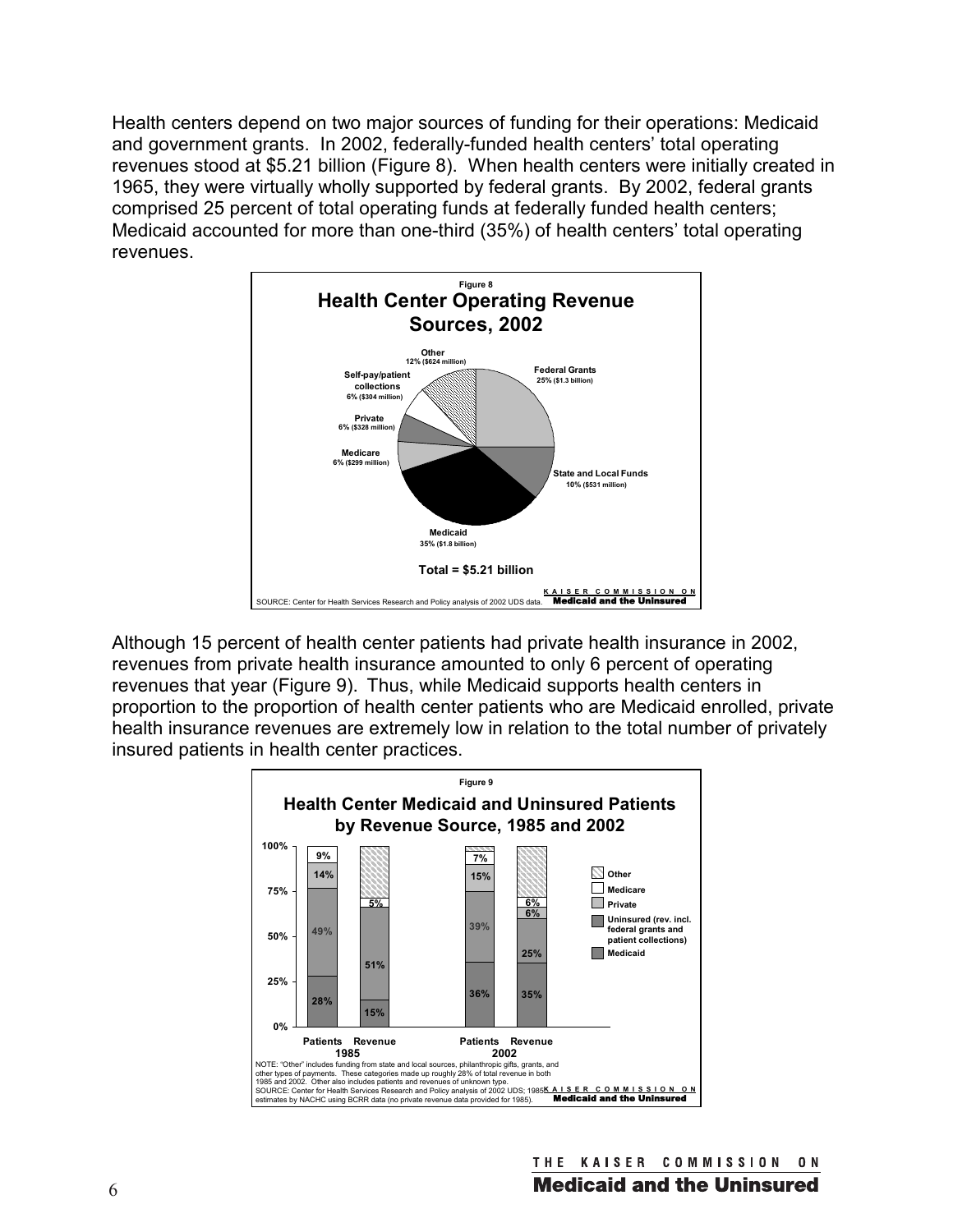Figure 9 on the previous page, which shows the distribution by payer source of health center patients and revenues in 1985 and 2002, demonstrates the critical role Medicaid has come to play in supporting community health centers. While the share of health center patients who were covered by Medicaid increased by one quarter, reaching 36% in 2002, the proportion of health centers' operating revenues attributable to Medicaid more than doubled during the period, rising from 15% to 35%. At the same time, the share of health center patients who were uninsured dropped by one-fifth (from 49% to 39%), and the portion of health centers' revenues attributable to federal grants – the principal source of payment on behalf of uninsured patients – fell by one-half, from 51% to 25%.

This gap between the proportion of patients who are uninsured and the proportion of revenues that come from grants to support their care underscores the importance of adequate financing through public and private health insurance so as to ensure that grant funds for care of the uninsured are not used instead to defray the cost of serving insured patients. Recent data suggest that Medicaid is paying significantly more per patient than are grant funds. In 2002, Medicaid contributed \$450 per year for each Medicaid patient served. In contrast, grant payments provided only \$299 per year for each uninsured patient served in a health center in 2002.

Health centers have had a considerable impact on the communities they serve as well as on health policy generally. In 2002, federally-funded health centers served an estimated 13 percent of all low-income persons,<sup>5</sup> 20 percent of poor children with family incomes at or below 100% of federal poverty level,  $6$  and managed the health care of 10 percent of all Medicaid beneficiaries.<sup>7</sup> Health centers have been widely recognized for the quality of their care, $8$  and have had a documented impact on the reduction of racial and ethnic health disparities as measured by infant mortality rates, tuberculosis case rates, death rates, and lack of access to prenatal care.<sup>9</sup> When combined with the guarantee of adequate financing through Medicaid and other forms of insurance coverage, health centers have had a demonstrated impact on the accessibility and quality of care for low-income populations.<sup>10</sup>

#### **Part 2. The Experience of Health Centers During an Economic Downturn**

Given their location and their service missions, health centers operate in the communities most likely to bear the worst brunt of an economic downturn such as the one that experts say began in March 2001. The slowdown has been particularly difficult for lower wage workers with limited job skills, and the very low level of job growth in the current economic recovery suggests that employment hardships for these Americans may continue for some time.

In addition to facing a rising number of patients without jobs and who are at increased risk for lack of health insurance, health centers have also had to weather state Medicaid cutbacks and the loss of state and local operating funds, as state budgets have constricted in response to declining revenues. The National Association of Community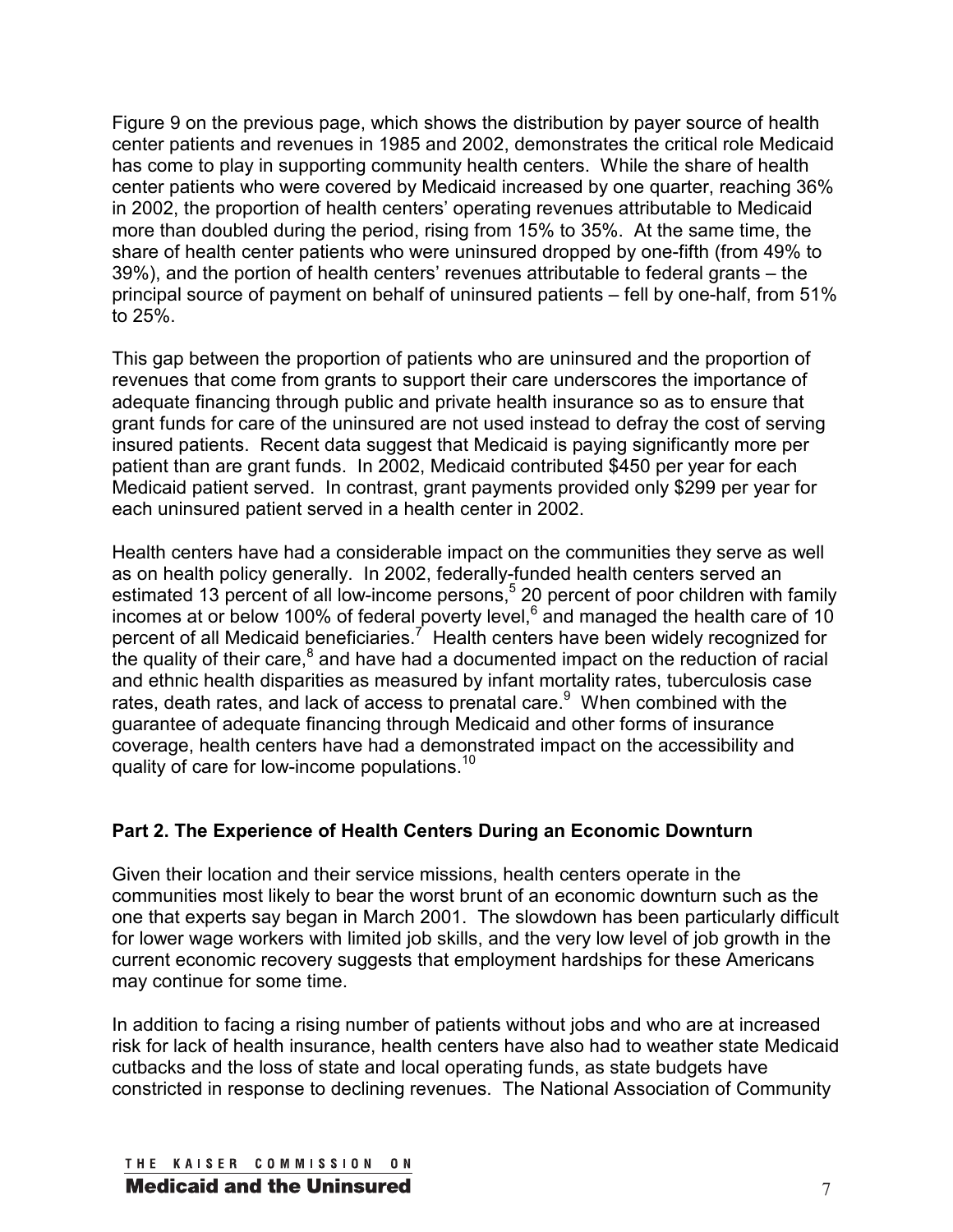Health Centers estimates that during 2003, state grants to health centers decreased overall by \$28 million nationally.<sup>11</sup>

State Medicaid reductions have been widespread. During 2003, almost every state pursued Medicaid cost containment strategies, including restrictions on eligibility, benefits, provider payments, and increased patient cost sharing.<sup>12</sup> Because health centers serve a substantial proportion of Medicaid enrollees, especially those who are pregnant women, children, and non-disabled members of working families, they can be expected to feel the effects of these reductions. Even where Medicaid-enrolled health center patients do not lose their coverage entirely, coverage for important benefits and services may have been lost. Increased Medicaid patient cost sharing requirements may be absorbed under health centers' grant-supported sliding fee schedules, but this rising need to cross-subsidize Medicaid patients' care places greater pressure on grant funds meant for care of completely uninsured patients. Furthermore, the problems created by tightening public insurance programs are not merely the result of past revenue losses. Structural changes in Medicaid eligibility, as well as state freezes on enrollment in the State Children's Health Insurance Program (SCHIP), mean that as health center patients lose other sources of coverage, they will not be able to qualify for Medicaid.

The decline in grant support has ramifications beyond revenue loss. Health insurance is critical to the proper management of patients with specialized health care needs who require services that cannot be provided in primary care settings. Studies of health centers suggest that clinicians report serious obstacles in securing needed specialty care,<sup>13</sup> and as the insurance picture erodes further, lack of access to specialty care is expected to grow.

During 2002 and 2003, researchers from the George Washington University Medical Center, School of Public Health and Health Services, interviewed health center staff in 8 urban and rural communities and representatives from state and regional primary care associations regarding the effects of the downturn on health centers and their patients. Researchers selected urban and rural communities located in states with elevated unemployment rates related to the downturn using data from the U.S. Department of Labor. Respondents were asked about the impact of economic conditions on their financial support, patient caseload and health status, and overall operations; whether and how their experiences differed from health centers in less affected communities around the state; and what actions if any their state or local governments had taken to help them. Respondents also provided additional data regarding their patients, revenues, and staffing.

These interviews produced a series of findings that provide some insight into how economic downturns tend to play out in local health care settings:

• Nearly all health centers reported an increase in the number of uninsured patients, even in the years leading up to the onset of the recession in 2001, and all expected to see significant increases over 2002 and 2003;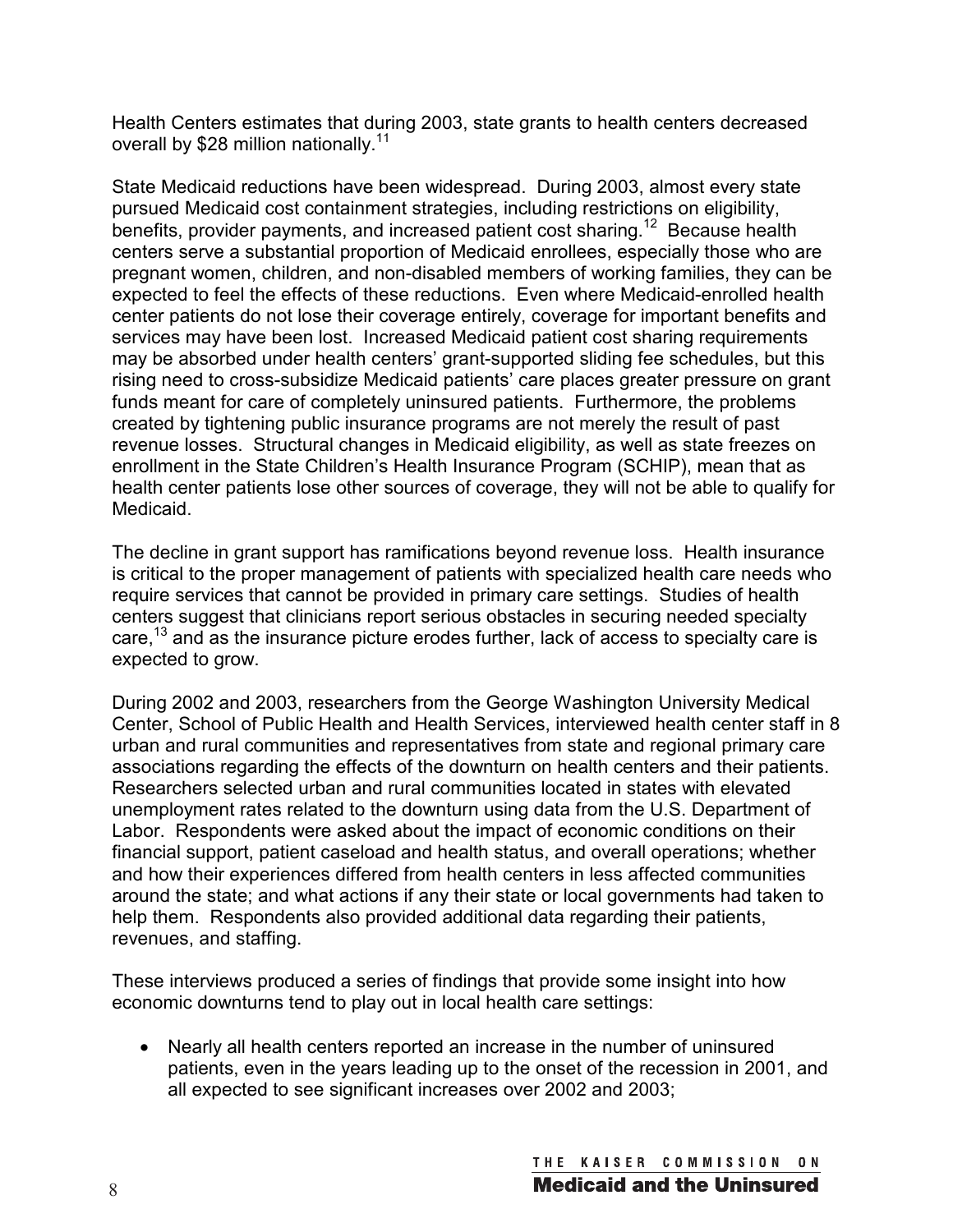• All respondents confirmed that their respective communities were experiencing the effects of an economic downturn and reported common measures of economic hardship, set forth in Table 1.

| Table 1. The Most Commonly Reported Economic Hardship Measures Across 8 |
|-------------------------------------------------------------------------|
| <b>Sites</b>                                                            |

|                                                                                                                                                                                                                                                 | <b>Selected communities in</b> |  |                                  |  |  |  |  |  |  |
|-------------------------------------------------------------------------------------------------------------------------------------------------------------------------------------------------------------------------------------------------|--------------------------------|--|----------------------------------|--|--|--|--|--|--|
|                                                                                                                                                                                                                                                 | FL.                            |  | LA   MA   NC   OR   SC   TX   WA |  |  |  |  |  |  |
| Large number of layoffs in hospitality and<br>manufacturing sectors, including primary<br>metals, transportation equipment,<br>food<br>processing, high-tech electronic<br>and<br>computer products, and the wood products<br><b>industries</b> |                                |  |                                  |  |  |  |  |  |  |
| A predicted increase in TANF, Medicaid,<br>and/or Food Stamp caseloads <sup>14</sup>                                                                                                                                                            |                                |  |                                  |  |  |  |  |  |  |
| Decline in tourism-related businesses that<br>largely affect low-income wage workers and<br>immigrants                                                                                                                                          |                                |  |                                  |  |  |  |  |  |  |
| High number of business closures and<br>fewer jobs available                                                                                                                                                                                    |                                |  |                                  |  |  |  |  |  |  |
| Fewer employers offering health insurance<br>coverage as indicated by growing number of<br>working uninsured patients.                                                                                                                          |                                |  |                                  |  |  |  |  |  |  |
| Cessation of health center<br>expansion<br>projects                                                                                                                                                                                             |                                |  |                                  |  |  |  |  |  |  |

- Health center respondents reported that their centers felt the impact of the downturn in two ways. First, respondents found that many patients lost coverage, thereby complicating the provision of their health care and driving down revenue expectations for the centers. Second, respondents experienced a surge in new patients who lost coverage as a result of either job cutbacks or unemployment and were left without affordable health care.
- Respondents further noted that their new, or newly uninsured, patients tended to experience serious physical or mental conditions, which they attributed either to the ramifications of job loss or to underlying health problems that might have contributed to job loss as the economy softened.

Nearly all health center respondents indicated that their new uninsured patients had tended to wait to register until health problems became severe. Care delays among new patients were a particularly observed problem across all sites, although respondents reported delays among their newly uninsured patients as well because of fears about inability to make even modest copayments on a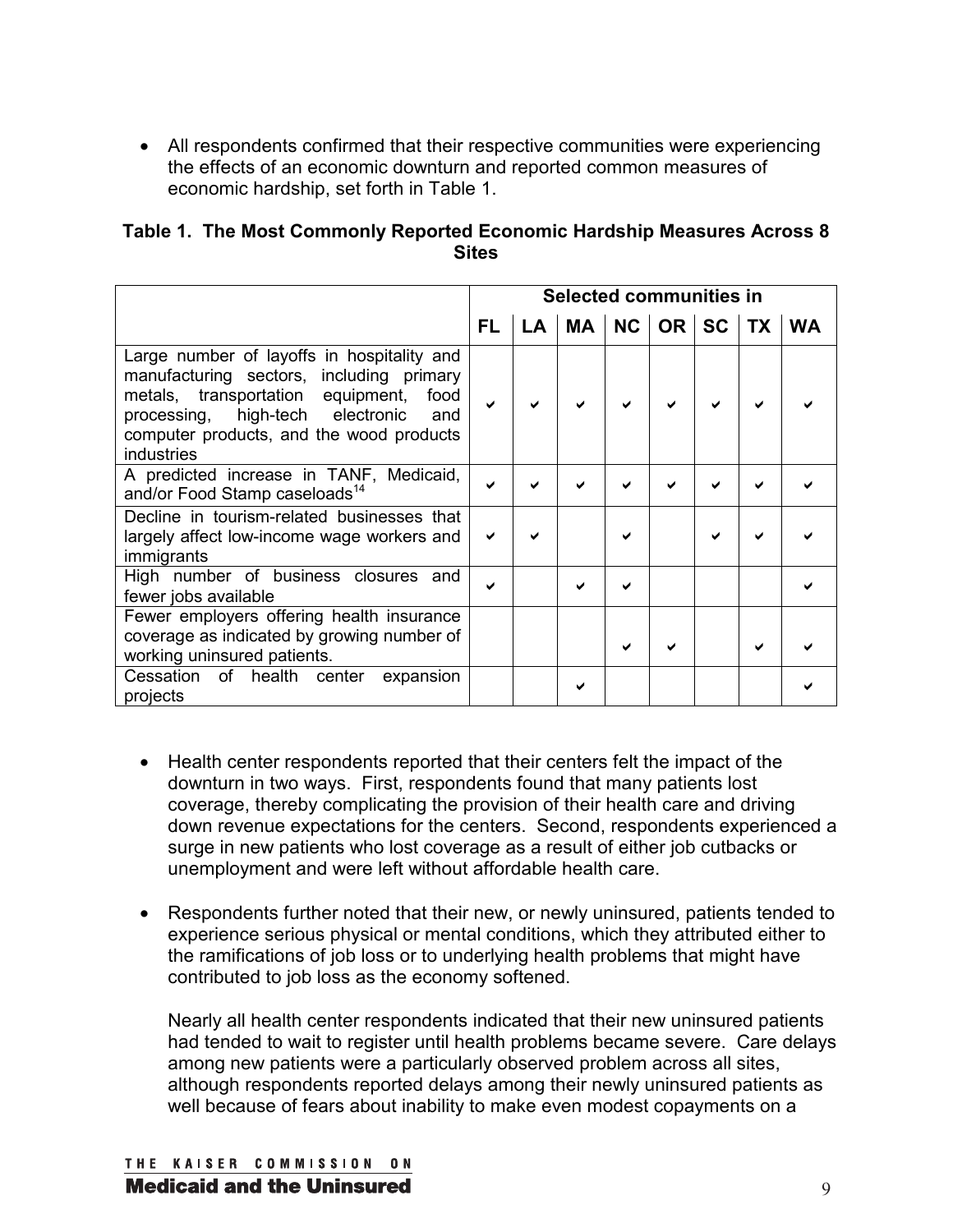sliding fee scale. Respondents observed that as their patients' incomes fell, they prioritized expenses, placing the payment of household necessities such as food, rent and gas for the car ahead of health care. New patients, who previously had been accustomed to receiving care from the private sector and paying with health insurance, often did not seek out services from the health center until a family member was seriously ill.

|  |  |  |  |  | Table 2. Trends in Uninsured Patients and Their Health Characteristics |
|--|--|--|--|--|------------------------------------------------------------------------|
|--|--|--|--|--|------------------------------------------------------------------------|

|                                                                                                                                                         | <b>Study Communities</b> |   |                                  |   |   |   |   |  |
|---------------------------------------------------------------------------------------------------------------------------------------------------------|--------------------------|---|----------------------------------|---|---|---|---|--|
|                                                                                                                                                         | FL.                      |   | LA   MA   NC   OR   SC   TX   WA |   |   |   |   |  |
| Growing number of established but newly<br>uninsured patients                                                                                           | ✔                        | ✔ | ✔                                | ✔ | ✔ | ✔ | ✔ |  |
| Growing number of new patients who were<br>previously insured and who lost coverage<br>because of unemployment or other reasons<br>(e.g., reduced work) | $\checkmark$             | ✔ | ✔                                | ✔ | ✔ |   | ✔ |  |
| Increase in serious<br>mental or<br>physical<br>conditions among new or newly uninsured<br>patients                                                     | $\checkmark$             | ✔ |                                  | ✔ | ✔ |   | ✔ |  |

- Nearly all sites reported significant levels of mental illness and alcohol and addiction disorders among both new uninsured and newly uninsured patients. The increase in patients with mental illness and alcohol and addiction disorders became evident because the cost of their care was much higher and patients frequently needed a level and intensity of intervention beyond the health center's own capabilities. Nearly all respondents believed that despite their best efforts, they were unprepared for the surge in patient volume, particularly in the case of patients with more severe physical and mental health problems. Most reported that waits for appointments became longer because of insufficient financial supports, thereby exacerbating health problems.
- Respondents in states with more generous Medicaid programs consistently reported Medicaid's importance during the downturn, while those with limited programs or serving large immigrant populations saw relatively little help from Medicaid. The information gleaned from these communities tended to show Medicaid's strengths and limitations. In communities located in states with relatively strong programs, Medicaid coverage rose, as would be expected in the case of a means-tested entitlement that is sufficiently elastic to respond to an economic downturn. Respondents reported greater enrollment among established patients, as well as growth in the enrollment of new patients with Medicaid, many of whom reported that their previous health provider would not treat Medicaid patients.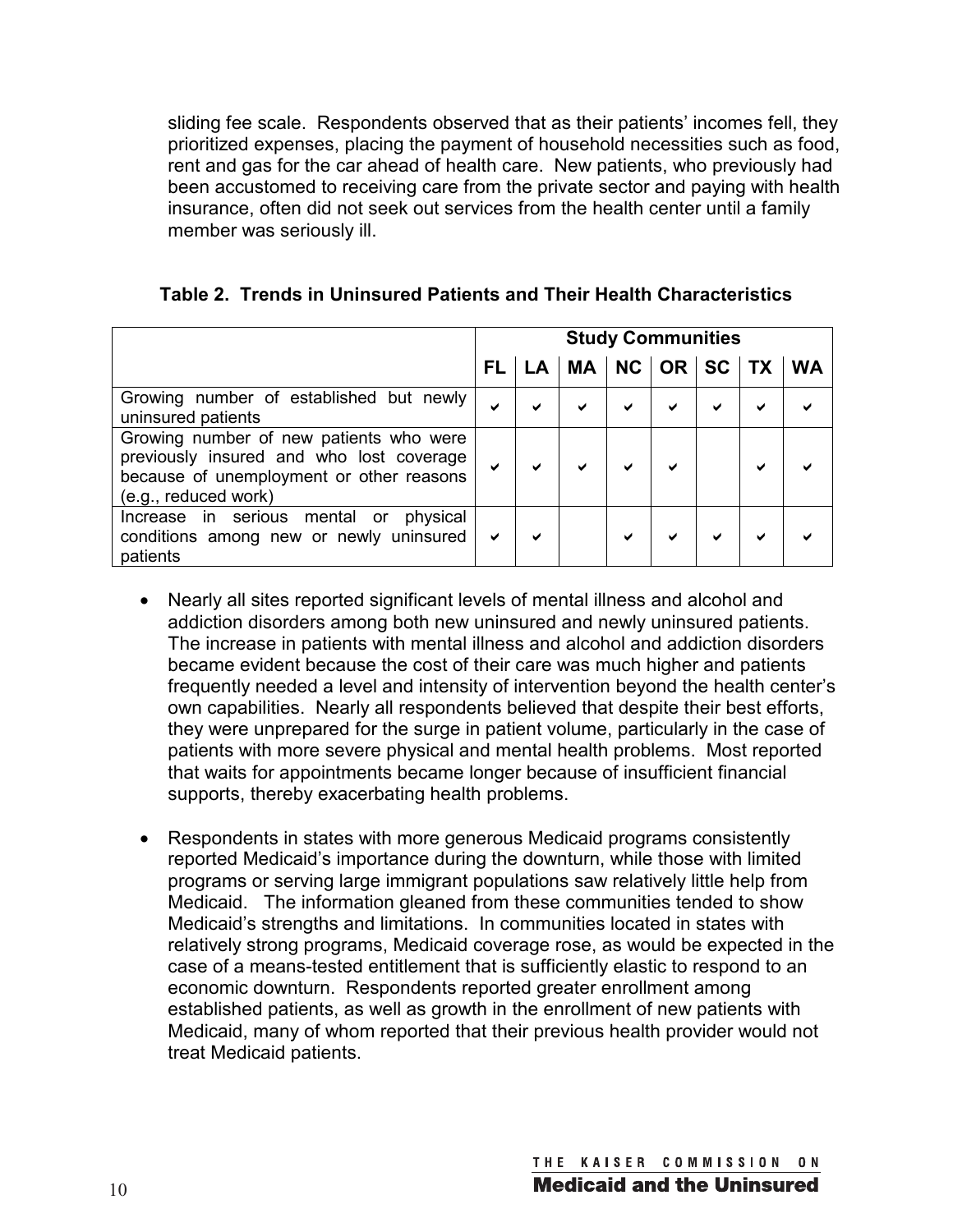At sites that were either located in states with limited programs or served large immigrant populations, new Medicaid enrollment was more limited. Even here however, respondents consistently noted that outreach and application assistance proved quite useful in securing coverage for a significant proportion of the patients. At the same time, respondents noted, states were eliminating and reducing funds for outreach and application assistance, thereby making enrollment assistance more difficult.

Even where Medicaid programs were generous however, respondents noted that many of the newly unemployed could not qualify. They also noted that the newly eligible tended to be much more costly patients because of the serious health problems they were experiencing by the time they enrolled.

• Respondents noted that while Medicaid payments were more generous than payment levels from private insurers, revenues realized from newly enrolled patients were inadequate to offset the surge in costs that health centers experienced from having to rapidly expand treatment for uninsured patients. Respondents reported that state and local governments typically stepped in with additional help, but all reported that these supports tended to be time limited and all expected to see declines in the assistance they were receiving. Some reported investing additional revenues in Medicaid outreach workers in the hope of boosting Medicaid enrollment to offset the impact of rising levels of uninsured patients.

#### **Part 3. How Adequate is Federal Health Center Funding When Community Need Surges?**

Their accessible locations within communities, the affordable services they offer, and the quality of the care they provide all mean that health centers tend to enjoy broad support from federal and state policy makers. Between FY 2001 and FY 2004, total federal discretionary appropriations for health centers grew from \$1.3 billion to \$1.6 billion. This growth in funding represents a 23 percent increase in nominal dollars, and a 15 percent increase when inflation is taken into account.

As appropriations increase, the federal government uses these additional funds in several key ways:

- The government increases "base" funding at existing health centers to respond to growing needs at existing sites;
- The government also provides supplemental funds to existing health centers so that they can add new sites, or to establish new health centers in communities that are not served and are located far enough from an existing health center so that an expansion site is not feasible. In these situations, a portion of the additional spending goes for direct patient care, but a portion is needed to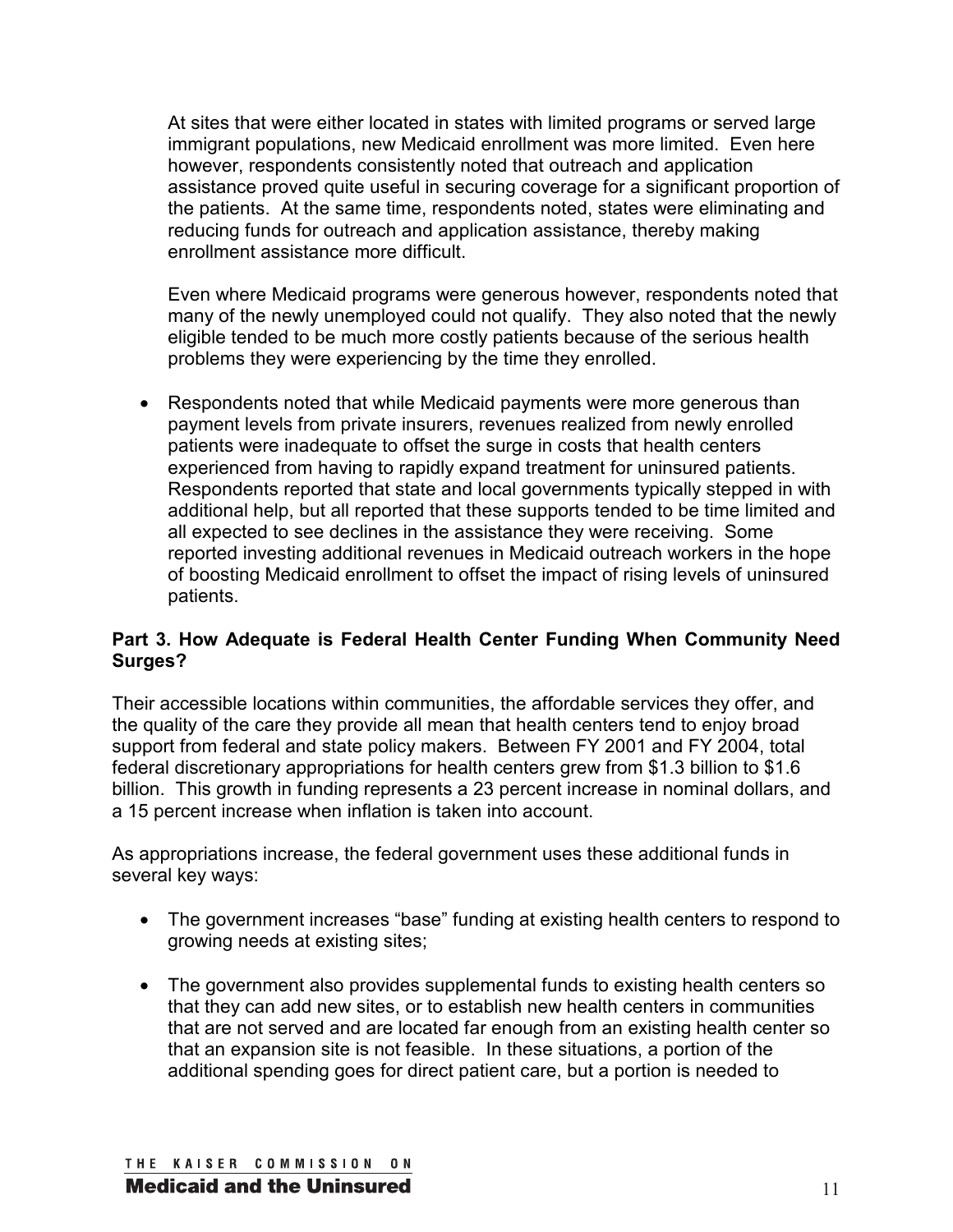establish the practice site, hire the personnel, and engage in other activities designed to get a site up and going; and

• Finally, the government undertakes special initiatives to expand certain service capabilities (e.g., dental care expansions) or upgrade clinician skills in addressing critical health problems that are costly, a major source of health disparities, and amenable to appropriate primary care management (e.g., depression, asthma, cardiovascular conditions, and diabetes). These special initiatives, known as "disease collaboratives," have supported health centers' ability to respond to community need with high quality care. In 2003, 500 federally-funded health centers have participated in the disease collaboratives.<sup>15</sup>

All of these investments are essential to the growth and stability of health centers. They suggest that the program is able to rapidly translate new funding into service and site expansion as well as targeted activities aimed at improving community health.

But despite the relative generosity of these federal funding increases, they have failed to keep pace with expanding need. Figure 10 compares the annual rate of growth of federal appropriations between FY 2002 and 2003 (in real 2003 dollars) against the estimated growth in the number of uninsured health center patients over the same time period. During 2003, the number of uninsured health center patients is estimated to have risen by 11.4% (from 4.4 million to 4.9 million) while inflation-adjusted federal funding increased by only 7.3%, from \$1.403 billion to \$1.505 billion in 2003 dollars. Despite their expanded role, health centers provided services to only one in five (21%) low-income uninsured persons nationally in 2003.<sup>16</sup>

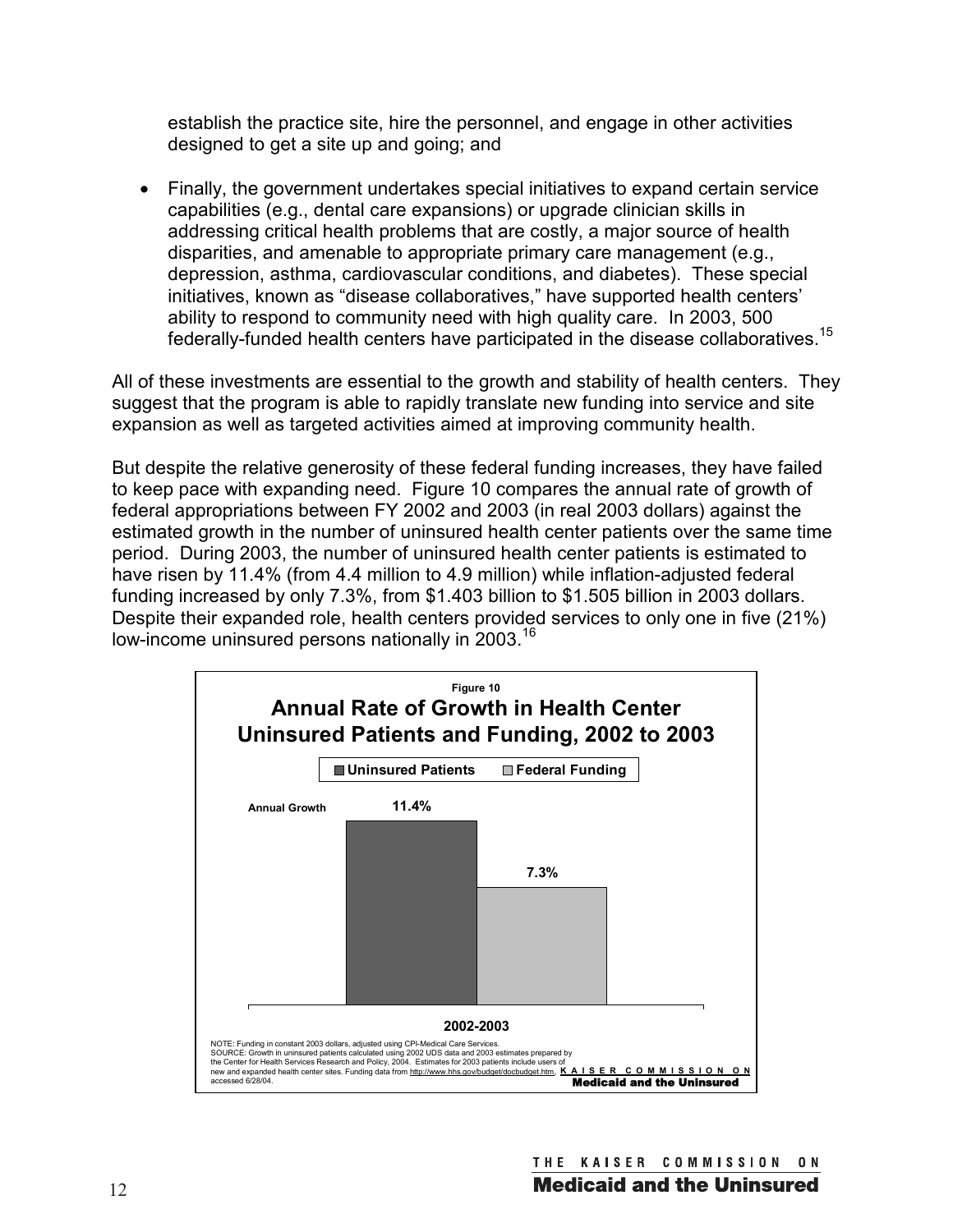Figure 11 compares low-income health center patients against each state's estimated low-income population over the 2002-2003 time period. Because the low-income are at higher risk of being medically underserved, this estimate compares the uninsured health center population to the group most likely to experience medical underservice. Only in the District of Columbia did the proportion of low-income health center patients exceed 30% of the low-income population. In 20 states, health center penetration into the lowincome population was less than 10% of the low-income population.



Figure 12 on the next page presents the number of uninsured health center patients, who are predominately low-income, as a percentage of each state's estimated lowincome uninsured population over the same 2002-2003 period. Low-income uninsured persons are a group at particularly high risk for medical underservice. In only 8 states did health centers reach at least 30 percent of the low-income uninsured population.

These figures underscore the fact that as essential as health center grants are for supporting care for the uninsured, establishing new health center sites and supporting and improving existing services, the reach of these funds alone is modest in relation to need. Even a program as favorably regarded as the health center program has received federal discretionary appropriations increases that pale in comparison to the level of need, particularly at times when the economy slows, the number of uninsured patients rises, and the severity of problems seen at health centers increases.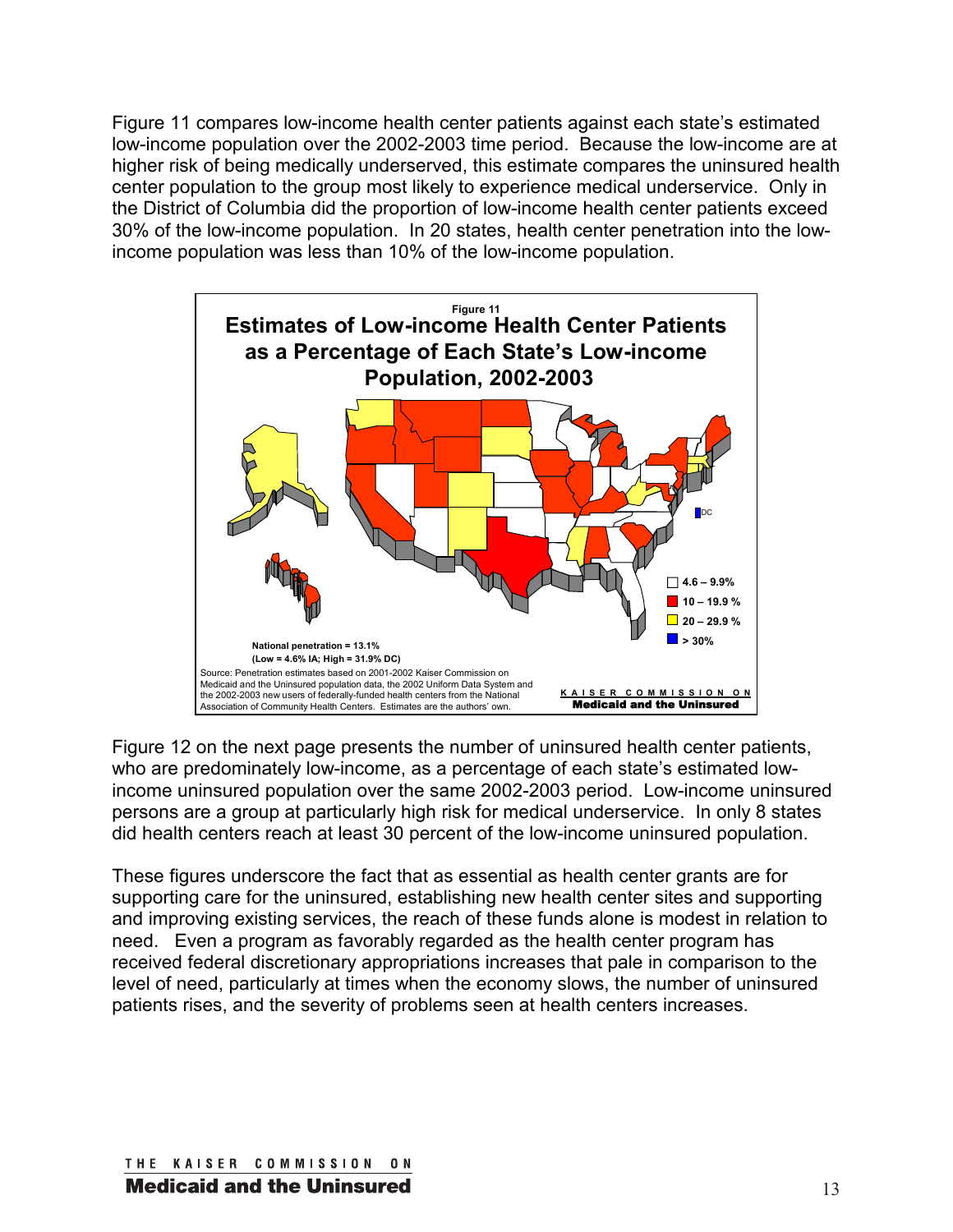

### **Policy Implications**

These findings suggest that for health centers, just as for non-safety net providers, health insurance remains the engine that drives health care capacity and responsiveness. Medicaid – not discretionary appropriations – represents the single largest part of the health center budget. Its impact can be measured both by the comprehensive benefit package it provides health center patients and the cost-based payment rates that it offers specifically to health centers. These rates help ensure that federal discretionary grant funds tied to the uninsured patient population are not spent to offset public program payment shortfalls. Moreover, Medicaid's uncapped federalstate financing structure ensures that federal funds will be available immediately when Medicaid patient volume increases, unlike discretionary grant funding's relative unresponsiveness during periods of increasing need.<sup>17</sup> Medicaid's importance is such that even in states with more limited programs and in communities with high immigrant populations, health centers report investing in Medicaid outreach and enrollment assistance, not only to help patients secure coverage but also because of Medicaid's impact on the centers' operating capacity.

Federal discretionary spending increases are, however, a vital means of expanding the health center program. Such increases help stabilize centers and support care for uninsured patients, allow new health centers to be established and expand existing programs, and support highly beneficial quality improvement activities. But even in the case of a program as popular as health centers, these discretionary funding investments are modest in relation to the number of low-income persons without health insurance. From a national standpoint, for every uninsured low-income patient a health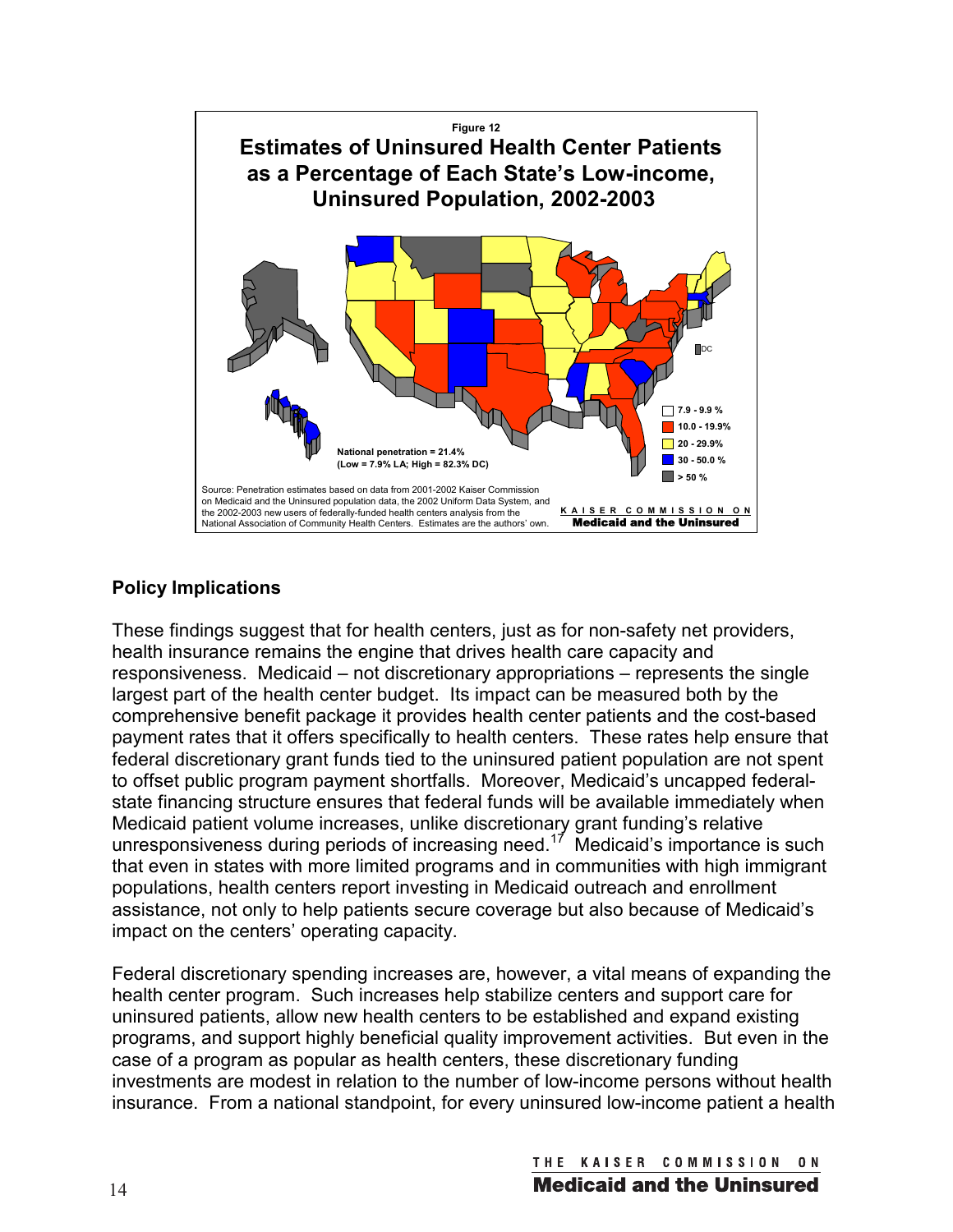center is able to treat, than are four more low-income, uninsured persons not seen at health centers; in many states, the gap between uninsured low-income patients treated at health centers and the total state uninsured low-income resident population is even greater. Furthermore, health center clinical staff frequently report that in serious cases, patients' needs for specialty care or services exceeds their in-house clinical capabilities and that their ability to manage such patients is seriously compromised when Medicaid or some other form of health insurance is not part of the picture.

This study also suggests that the survival of health centers is especially sensitive to federal and state Medicaid policies in all areas: eligibility, enrollment, benefits and coverage, and provider payment rates. Our discussions with local health centers suggest that when economic hardship hits families, even modest increases in the cost of health care will deter them from seeking care for fear of incurring expenses they absolutely cannot afford. Without question, any coverage is better than none; as a result, reforms aimed at improving Medicaid's reach into the newly unemployed and uninsured lower wage workers are essential to health centers. At the same time, as out-of-pocket health costs rise for low income persons with insurance, even providers such as health centers, which are at least partially equipped to absorb most of these costs for their patients through public subsidies and sliding fee scales, will nonetheless report that patients delay care until the need is urgent. This extreme sensitivity to cost in the health-seeking behavior of the low-income population should be a matter of concern, particularly in the management of ambulatory care-sensitive chronic health conditions that contribute significantly to the pervasive problem of health disparities in the United States.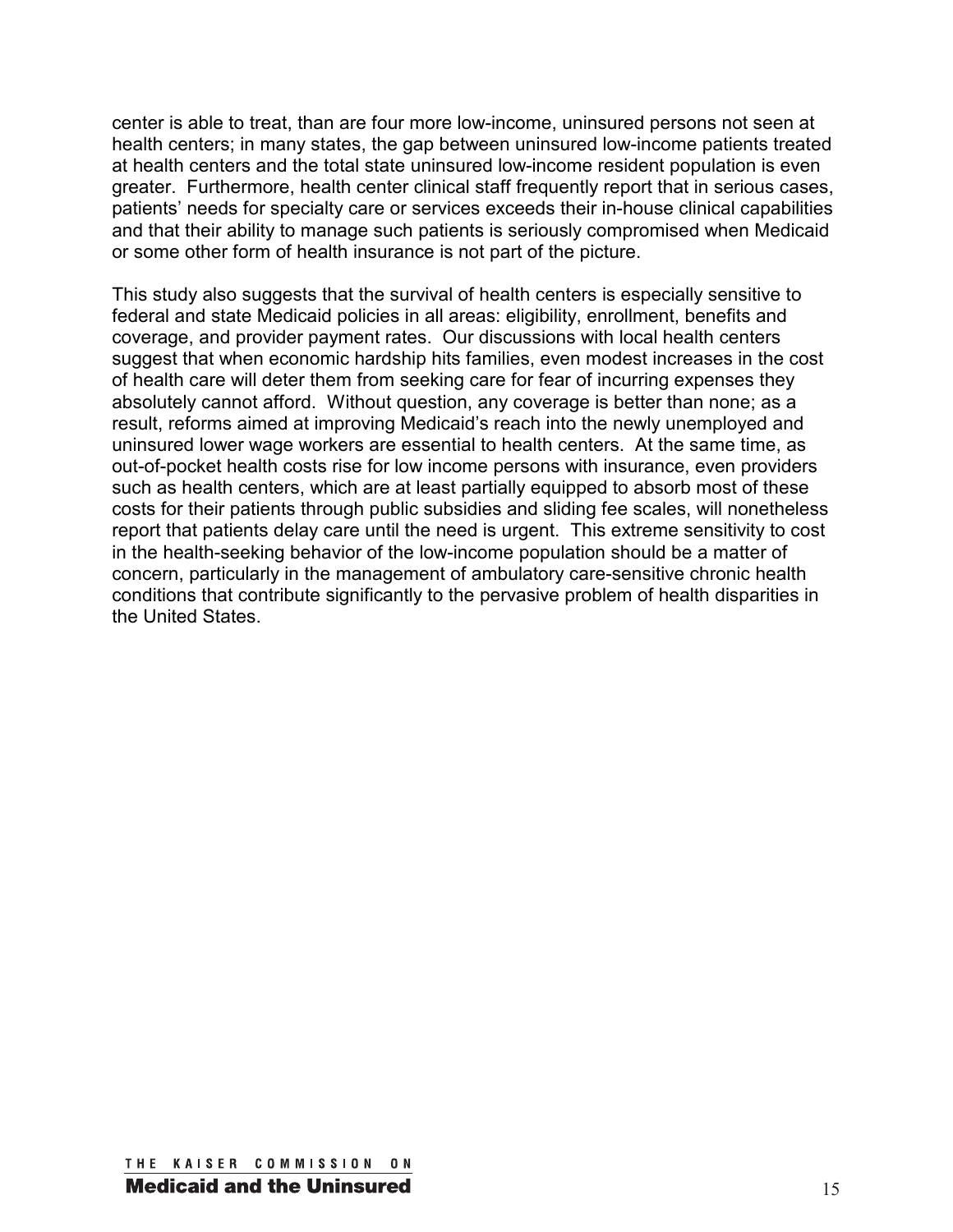#### **Endnotes**

<sup>1</sup> S. Rosenbaum and P. Shin, "Health Centers as Safety Net Providers," Issue Paper (Washington D.C.: Kaiser Commission on Medicaid and the Uninsured, May 2003)

2 Federally-funded health centers are required to submit tabulated financial, utilization, and patient demographic data to the Health Resources and Services Administration.

 $3$  Due to lack of reporting requirements, the data on look-alikes are limited to Figure 1.

4 D. Hawkins and M. Proser, "A Nation's Health at Risk," *Special Topics Issue Brief #4* (Washington, D.C.: National Association of Community Health Centers, March 2004). 5

 $^5$  Estimates based on 2002 UDS, the 2002 March Current Population Survey, and NACHC data.<br> $^6$  Estimates based on 2002 UDS and the 2002 March Current Population Survey.

Estimates based on 2002 UDS and the 2002 March Current Population Survey.

<sup>7</sup> State low-income estimates based on 2002 Kaiser Commission on Medicaid and the uninsured population data. National 2002 Medicaid data from R.J. Mills and S. Bhandari, "Health Insurance Coverage in the United States:2002," *Current Population Reports* (Washington, D.C.: U.S. Census Bureau, September 2003)

8 B.E. Baily et al, *Experts with Experience Community & Migrant Health Centers Highlighting a Decade of Service (1990-2000)* (Washington, D.C.:U.S. Department of Health and Human Services, Health Resources and Services Administration, Bureau of Primary Health Care, 2002).

9 P. Shin, K.C. Jones, and S. Rosenbaum, *Reducing Racial and Ethnic Health Disparities: Estimating the Impact of Community Health Centers on Low-income Communities* (Washington, D.C.: National Association of Community Health Centers, 2003).

<sup>10</sup> J.E. DeVoe, G.E. Fryer, R. Phillips, and L. Green, "Receipt of Preventive Care Among Adults: Insurance Status and Usual Source of Care," *American Journal of Public Health,* 93, no. 5 (2003):786- 91.

<sup>11</sup> In a 2003 survey of Primary Care Associations, 18 states reportedly decreased state funding of federally-qualified health centers by \$40.7 million while 4 states increased funding by \$12 million. Nine states remained at level funding and 15 states continue to provide no funding. See R. Schwartz and D. McKinney, "Critical Condition II: Update on the Impact of the State Budget Crisis on Health Centers," *State Policy Report #1* (Washington, D.C.: National Association of Community Health Centers, September 2003).

12 V. Smith, R. Ramesh, K. Gifford, E. Ellis, V. Waichino, and M. O'Malley, *States Respond to Fiscal Pressure: A 50-State Update of State Medicaid Growth and Cost Containment Actions* (Washington, D.C.: Kaiser Commission on Medicaid and the Uninsured, January 2004).

<sup>13</sup> M.K. Gusmano, G. Fairbrother, and H. Park, "Exploring the limits of the safety net: community health centers and care for the uninsured," *Health Affairs*, 21, no. 6 (2002):188-194.<br><sup>14</sup>Although the actual caseloads actually decreased or remained the same in most of the communities

during the time period we studied, the interviewees consistently predicted that the economic effects on such services would be impacted as more low-income jobs remained unavailable for a longer period time. In fact, since the time period focused on here, all communities have experienced enrollment increases in at least one of the programs between 1999 and 2002.

 $15$  Number and location of health centers participating in the disease collaboratives available at

<http://www.ncsl.org/programs/health/MPPPT2/sld019.htm> 16 Estimate based on 2001-2002 data from Kaiser Commission on Medicaid and the Uninsured, the 2002 UDS data, and the 2002-2003 new users of federally-funded health centers from the National Association of Community Health Centers.

<sup>17</sup> V. Wachino, A. Schneider, and D. Rousseau, *Financing the Medicaid Program: The Many Roles of Federal and State Matching Funds* (Washington, D.C.: Kaiser Commission on Medicaid and the Uninsured, January 2004).